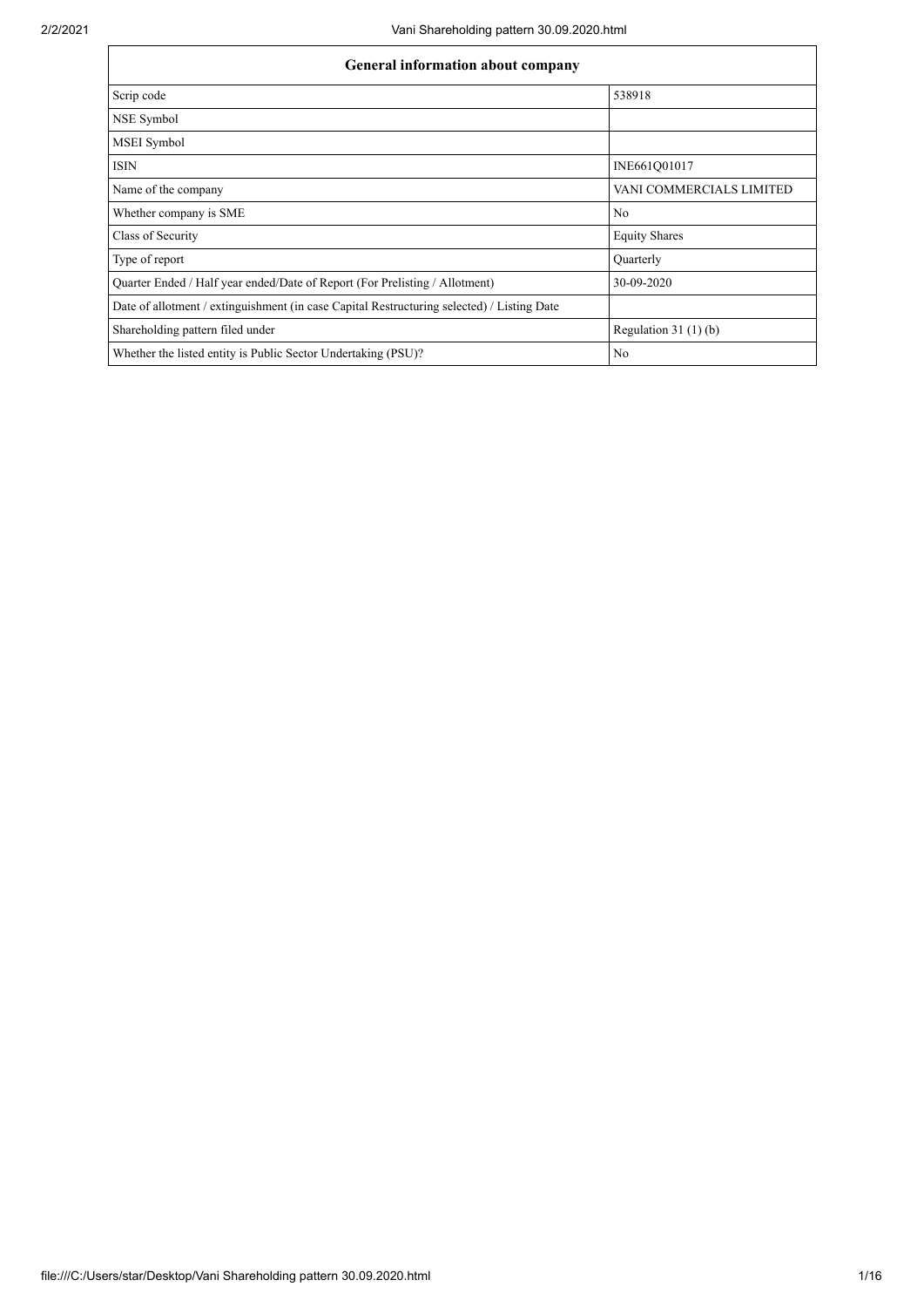|                  | <b>Declaration</b>                                                                        |                |                                |                       |                             |  |  |  |  |  |  |  |
|------------------|-------------------------------------------------------------------------------------------|----------------|--------------------------------|-----------------------|-----------------------------|--|--|--|--|--|--|--|
| Sr.<br>No.       | Particular                                                                                | Yes/No         | Promoter and<br>Promoter Group | Public<br>shareholder | Non Promoter-<br>Non Public |  |  |  |  |  |  |  |
| $\overline{1}$   | Whether the Listed Entity has issued any partly paid up shares?                           | No.            | N <sub>0</sub>                 | N <sub>0</sub>        | N <sub>0</sub>              |  |  |  |  |  |  |  |
| $\overline{2}$   | Whether the Listed Entity has issued any Convertible Securities<br>$\gamma$               | N <sub>o</sub> | No                             | N <sub>0</sub>        | N <sub>0</sub>              |  |  |  |  |  |  |  |
| $\overline{3}$   | Whether the Listed Entity has issued any Warrants?                                        | N <sub>o</sub> | N <sub>0</sub>                 | No                    | N <sub>o</sub>              |  |  |  |  |  |  |  |
| $\overline{4}$   | Whether the Listed Entity has any shares against which<br>depository receipts are issued? | N <sub>0</sub> | No                             | N <sub>0</sub>        | No                          |  |  |  |  |  |  |  |
| $\overline{5}$   | Whether the Listed Entity has any shares in locked-in?                                    | N <sub>o</sub> | N <sub>0</sub>                 | No                    | N <sub>0</sub>              |  |  |  |  |  |  |  |
| 6                | Whether any shares held by promoters are pledge or otherwise<br>encumbered?               | N <sub>0</sub> | N <sub>0</sub>                 |                       |                             |  |  |  |  |  |  |  |
| $\overline{7}$   | Whether company has equity shares with differential voting<br>rights?                     | N <sub>0</sub> | No                             | N <sub>0</sub>        | N <sub>o</sub>              |  |  |  |  |  |  |  |
| $\boldsymbol{8}$ | Whether the listed entity has any significant beneficial owner?                           | N <sub>0</sub> |                                |                       |                             |  |  |  |  |  |  |  |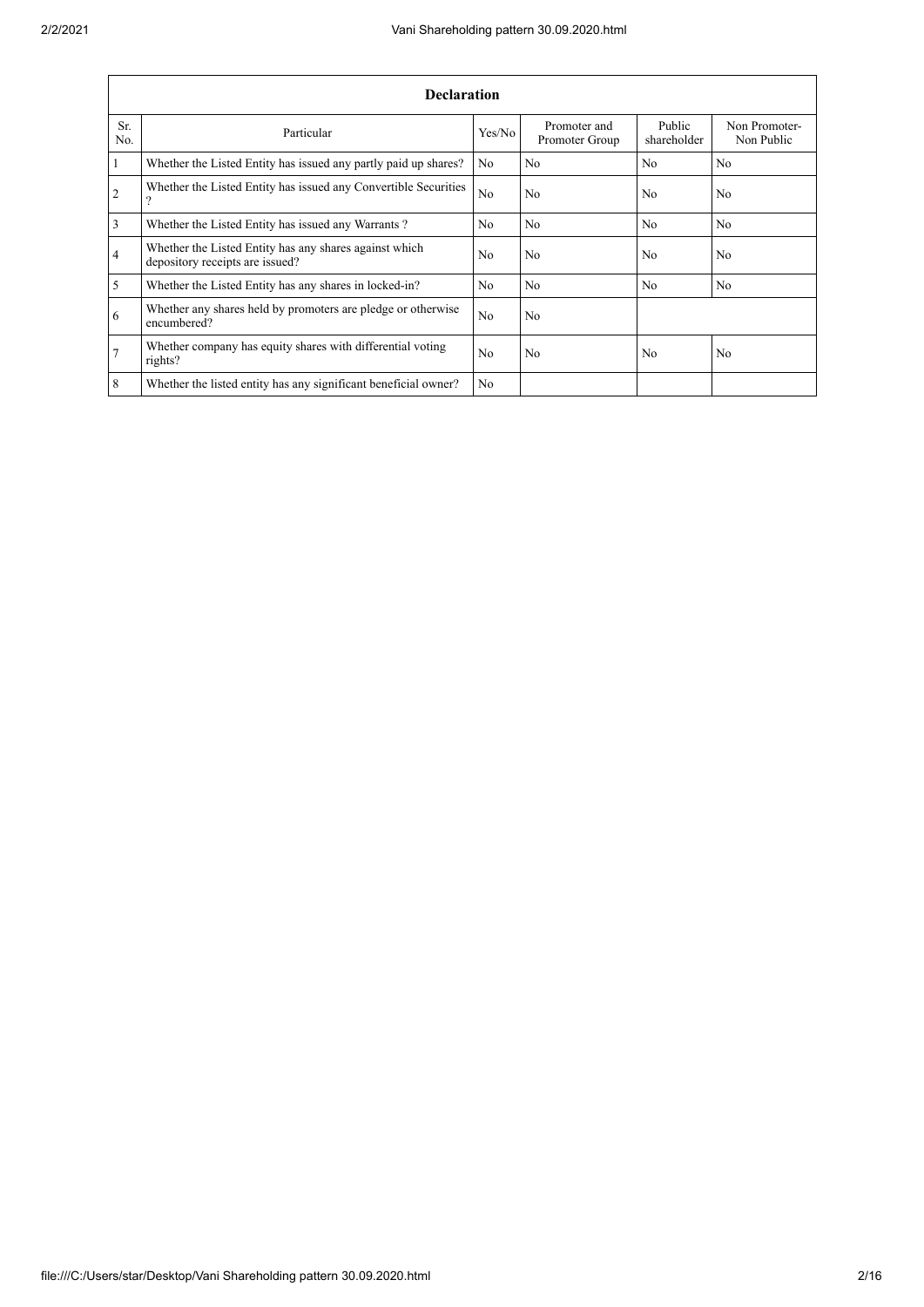|                 |                                           |                                  |                       |                   |                          |                              | Table I - Summary Statement holding of specified securities |                                                                  |               |         |                     |
|-----------------|-------------------------------------------|----------------------------------|-----------------------|-------------------|--------------------------|------------------------------|-------------------------------------------------------------|------------------------------------------------------------------|---------------|---------|---------------------|
|                 | Category                                  | Nos. Of<br>shareholders<br>(III) | No. of<br>fully paid  | No. Of<br>Partly  | No. Of<br>shares         | Total nos.<br>shares         | Shareholding as a<br>% of total no. of                      | Number of Voting Rights held in each<br>class of securities (IX) |               |         |                     |
| Category<br>(1) | of<br>shareholder                         |                                  | up equity             | paid-up<br>equity | underlying<br>Depository | held (VII)                   | shares (calculated<br>as per SCRR, 1957)                    | No of Voting (XIV) Rights                                        |               |         | Total as a          |
|                 | (II)                                      |                                  | shares<br>held $(IV)$ | shares<br>held(V) | Receipts<br>(VI)         | $= (IV) +$<br>$(V)$ + $(VI)$ | (VIII) As a $%$ of<br>$(A+B+C2)$                            | Class<br>eg: $X$                                                 | Class<br>eg:y | Total   | $%$ of<br>$(A+B+C)$ |
| (A)             | Promoter<br>&<br>Promoter<br>Group        |                                  | 235100                |                   |                          | 235100                       | 5.71                                                        | 235100                                                           |               | 235100  | 5.71                |
| (B)             | Public                                    | 725                              | 3884700               |                   |                          | 3884700                      | 94.29                                                       | 3884700                                                          |               | 3884700 | 94.29               |
| (C)             | Non<br>Promoter-<br>Non Public            |                                  |                       |                   |                          |                              |                                                             |                                                                  |               |         |                     |
| (C1)            | <b>Shares</b><br>underlying<br><b>DRs</b> |                                  |                       |                   |                          |                              |                                                             |                                                                  |               |         |                     |
| (C2)            | Shares held<br>by<br>Employee<br>Trusts   |                                  |                       |                   |                          |                              |                                                             |                                                                  |               |         |                     |
|                 | Total                                     | 732                              | 4119800               |                   |                          | 4119800                      | 100                                                         | 4119800                                                          |               | 4119800 | 100                 |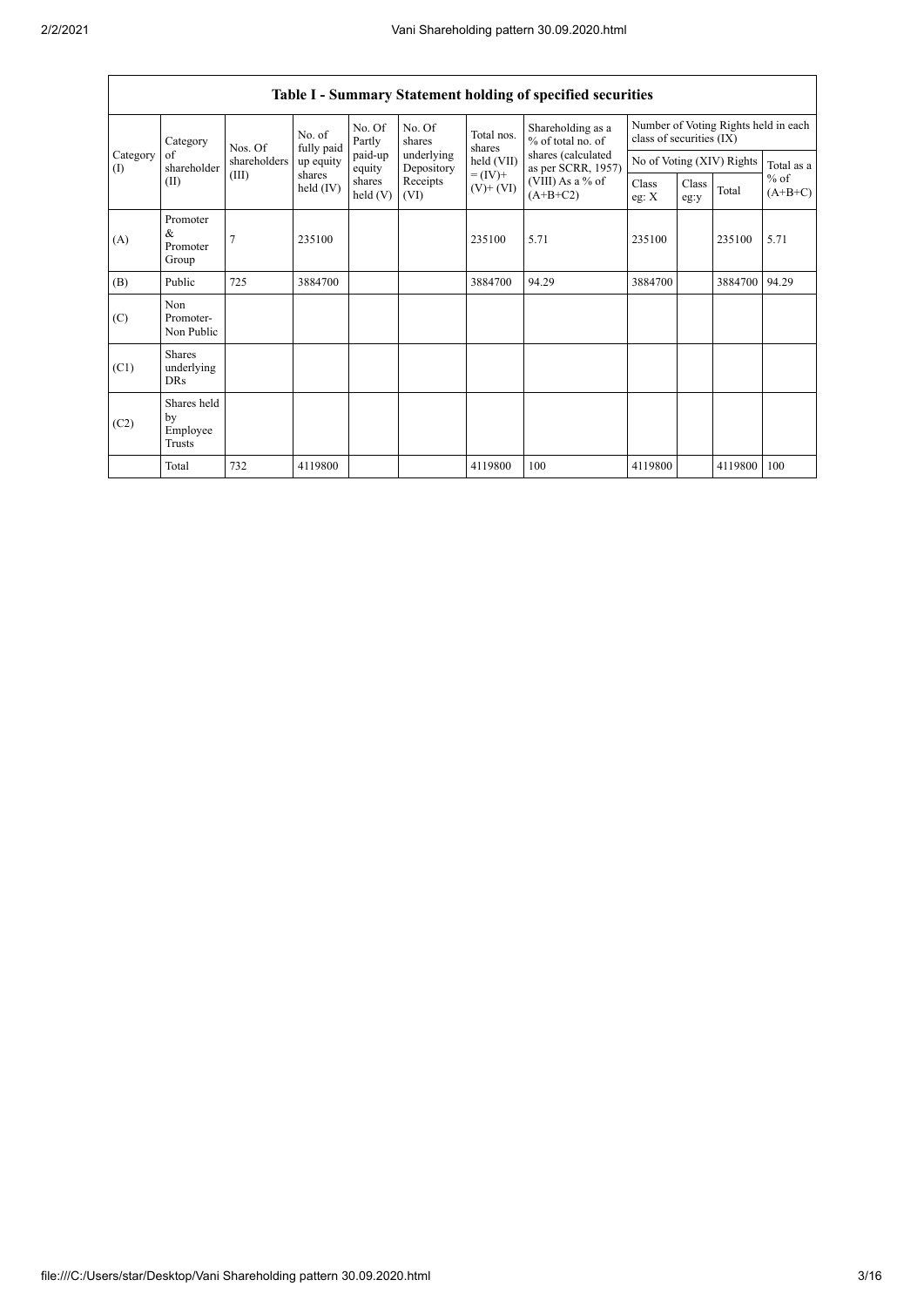|                          |                                                |                                                                                              |                                       |                                                                                                               | Table I - Summary Statement holding of specified securities                                                                                                                      |                                        |                                                                   |                                                                               |                                                         |                                       |
|--------------------------|------------------------------------------------|----------------------------------------------------------------------------------------------|---------------------------------------|---------------------------------------------------------------------------------------------------------------|----------------------------------------------------------------------------------------------------------------------------------------------------------------------------------|----------------------------------------|-------------------------------------------------------------------|-------------------------------------------------------------------------------|---------------------------------------------------------|---------------------------------------|
| Category<br>$($ $\Gamma$ | Category<br>of<br>shareholder<br>(II)          | No. Of<br>Shares<br>Underlying<br>Outstanding<br>convertible<br>securities<br>$(X_i)$<br>(X) | No. of<br><b>Shares</b><br>Underlying | No. Of Shares<br>Underlying<br>Outstanding<br>convertible<br>securities and<br>No. Of<br>Warrants (Xi)<br>(a) | Shareholding, as a %<br>assuming full<br>conversion of<br>convertible securities (<br>as a percentage of<br>diluted share capital)<br>$(XI) = (VII)+(X) As a %$<br>of $(A+B+C2)$ | Number of<br>Locked in<br>shares (XII) |                                                                   | Number of<br><b>Shares</b><br>pledged or<br>otherwise<br>encumbered<br>(XIII) |                                                         | Number of<br>equity shares<br>held in |
|                          |                                                |                                                                                              | Outstanding<br><b>Warrants</b>        |                                                                                                               |                                                                                                                                                                                  | No.<br>(a)                             | As $\mathbf a$<br>$%$ of<br>total<br><b>Shares</b><br>held<br>(b) | N <sub>0</sub><br>(a)                                                         | As a<br>$%$ of<br>total<br><b>Shares</b><br>held<br>(b) | dematerialized<br>form (XIV)          |
| (A)                      | Promoter<br>$\&$<br>Promoter<br>Group          |                                                                                              |                                       |                                                                                                               | 5.71                                                                                                                                                                             |                                        |                                                                   |                                                                               |                                                         | 235100                                |
| (B)                      | Public                                         |                                                                                              |                                       |                                                                                                               | 94.29                                                                                                                                                                            |                                        |                                                                   |                                                                               |                                                         | 2464425                               |
| (C)                      | Non<br>Promoter-<br>Non Public                 |                                                                                              |                                       |                                                                                                               |                                                                                                                                                                                  |                                        |                                                                   |                                                                               |                                                         |                                       |
| (C1)                     | Shares<br>underlying<br><b>DRs</b>             |                                                                                              |                                       |                                                                                                               |                                                                                                                                                                                  |                                        |                                                                   |                                                                               |                                                         |                                       |
| (C2)                     | Shares held<br>by<br>Employee<br><b>Trusts</b> |                                                                                              |                                       |                                                                                                               |                                                                                                                                                                                  |                                        |                                                                   |                                                                               |                                                         |                                       |
|                          | Total                                          |                                                                                              |                                       |                                                                                                               | 100                                                                                                                                                                              |                                        |                                                                   |                                                                               |                                                         | 2699525                               |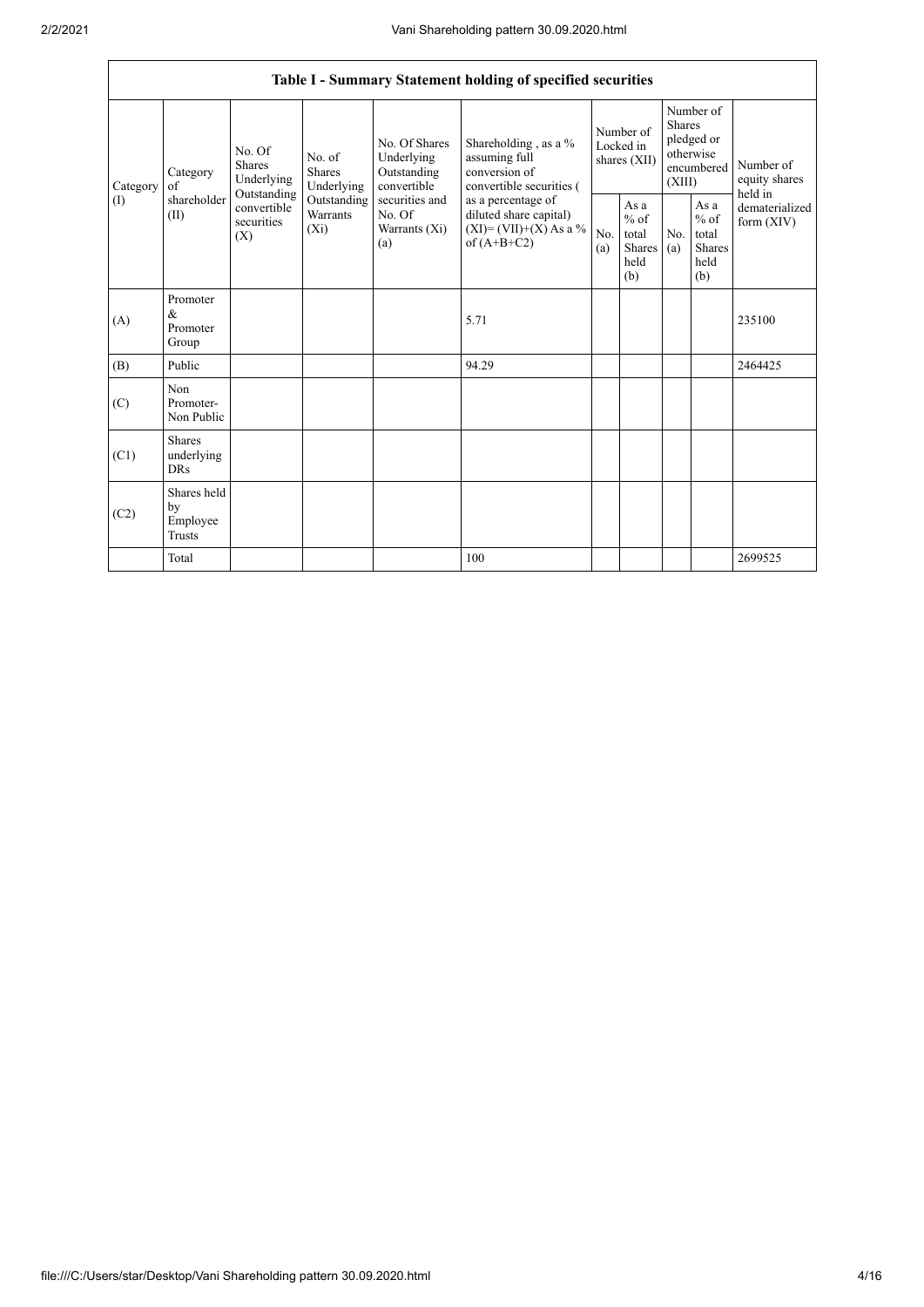| Table II - Statement showing shareholding pattern of the Promoter and Promoter Group         |                                                                                                                     |                                                                              |                            |                                 |                                    |                             |                                              |                                                                  |               |               |                           |  |  |
|----------------------------------------------------------------------------------------------|---------------------------------------------------------------------------------------------------------------------|------------------------------------------------------------------------------|----------------------------|---------------------------------|------------------------------------|-----------------------------|----------------------------------------------|------------------------------------------------------------------|---------------|---------------|---------------------------|--|--|
|                                                                                              |                                                                                                                     |                                                                              | No. of                     | No.<br>Of                       | No. Of                             | Total<br>nos.               | Shareholding<br>as a % of total              | Number of Voting Rights held in<br>each class of securities (IX) |               |               |                           |  |  |
| Sr.                                                                                          | Category & Name<br>of the<br>Shareholders (I)                                                                       | Nos. Of<br>shareholders                                                      | fully<br>paid up<br>equity | Partly<br>paid-<br>up           | shares<br>underlying<br>Depository | shares<br>held<br>$(VII) =$ | no. of shares<br>(calculated as<br>per SCRR, | No of Voting (XIV) Rights                                        |               |               | Total<br>as a %<br>of     |  |  |
|                                                                                              |                                                                                                                     | (III)                                                                        | shares<br>held (IV)        | equity<br>shares<br>held<br>(V) | Receipts<br>(VI)                   | $(IV)+$<br>$(V)$ +<br>(VI)  | 1957) (VIII)<br>As a % of<br>$(A+B+C2)$      | Class eg:<br>X                                                   | Class<br>eg:y | Total         | Total<br>Voting<br>rights |  |  |
| A                                                                                            | Table II - Statement showing shareholding pattern of the Promoter and Promoter Group                                |                                                                              |                            |                                 |                                    |                             |                                              |                                                                  |               |               |                           |  |  |
| (1)                                                                                          | Indian                                                                                                              |                                                                              |                            |                                 |                                    |                             |                                              |                                                                  |               |               |                           |  |  |
| (a)                                                                                          | Individuals/Hindu<br>undivided Family                                                                               | $\overline{7}$                                                               | 235100                     |                                 |                                    | 235100                      | 5.71                                         | 235100                                                           |               | 235100        | 5.71                      |  |  |
| Sub-Total (A)<br>(1)                                                                         |                                                                                                                     | 7                                                                            | 235100                     |                                 |                                    | 235100                      | 5.71                                         | 235100                                                           |               | 235100        | 5.71                      |  |  |
| (2)                                                                                          | Foreign                                                                                                             |                                                                              |                            |                                 |                                    |                             |                                              |                                                                  |               |               |                           |  |  |
| Total<br>Shareholding<br>of Promoter<br>and Promoter<br>Group $(A)$ =<br>$(A)(1)+(A)$<br>(2) |                                                                                                                     | 7                                                                            | 235100                     |                                 |                                    | 235100                      | 5.71                                         | 235100                                                           |               | 235100        | 5.71                      |  |  |
| $\, {\bf B}$                                                                                 |                                                                                                                     | Table III - Statement showing shareholding pattern of the Public shareholder |                            |                                 |                                    |                             |                                              |                                                                  |               |               |                           |  |  |
| (1)                                                                                          | Institutions                                                                                                        |                                                                              |                            |                                 |                                    |                             |                                              |                                                                  |               |               |                           |  |  |
| (3)                                                                                          | Non-institutions                                                                                                    |                                                                              |                            |                                 |                                    |                             |                                              |                                                                  |               |               |                           |  |  |
| (a(i))                                                                                       | Individuals -<br>i.Individual<br>shareholders<br>holding nominal<br>share capital up to<br>Rs. 2 lakhs.             | 674                                                                          | 551104                     |                                 |                                    | 551104                      | 13.38                                        | 551104                                                           |               | 551104        | 13.38                     |  |  |
| (a(ii))                                                                                      | Individuals - ii.<br>Individual<br>shareholders<br>holding nominal<br>share capital in<br>excess of Rs. 2<br>lakhs. | 26                                                                           | 1565038                    |                                 |                                    | 1565038                     | 37.99                                        | 1565038                                                          |               | 1565038 37.99 |                           |  |  |
| (e)                                                                                          | Any Other<br>(specify)                                                                                              | 25                                                                           | 1768558                    |                                 |                                    | 1768558                     | 42.93                                        | 1768558                                                          |               | 1768558 42.93 |                           |  |  |
| Sub-Total (B)<br>(3)                                                                         |                                                                                                                     | 725                                                                          | 3884700                    |                                 |                                    | 3884700                     | 94.29                                        | 3884700                                                          |               | 3884700 94.29 |                           |  |  |
| <b>Total Public</b><br>Shareholding<br>$(B)=(B)(1)+$<br>$(B)(2)+(B)(3)$                      |                                                                                                                     | 725                                                                          | 3884700                    |                                 |                                    | 3884700                     | 94.29                                        | 3884700                                                          |               | 3884700       | 94.29                     |  |  |
| $\mathbf C$                                                                                  | Table IV - Statement showing shareholding pattern of the Non Promoter- Non Public shareholder                       |                                                                              |                            |                                 |                                    |                             |                                              |                                                                  |               |               |                           |  |  |
| Total (<br>$A+B+C2$ )                                                                        |                                                                                                                     | 732                                                                          | 4119800                    |                                 |                                    | 4119800                     | 100                                          | 4119800                                                          |               | 4119800       | 100                       |  |  |
| Total<br>$(A+B+C)$                                                                           |                                                                                                                     | 732                                                                          | 4119800                    |                                 |                                    | 4119800                     | 100                                          | 4119800                                                          |               | 4119800       | 100                       |  |  |

 $\overline{\mathsf{I}}$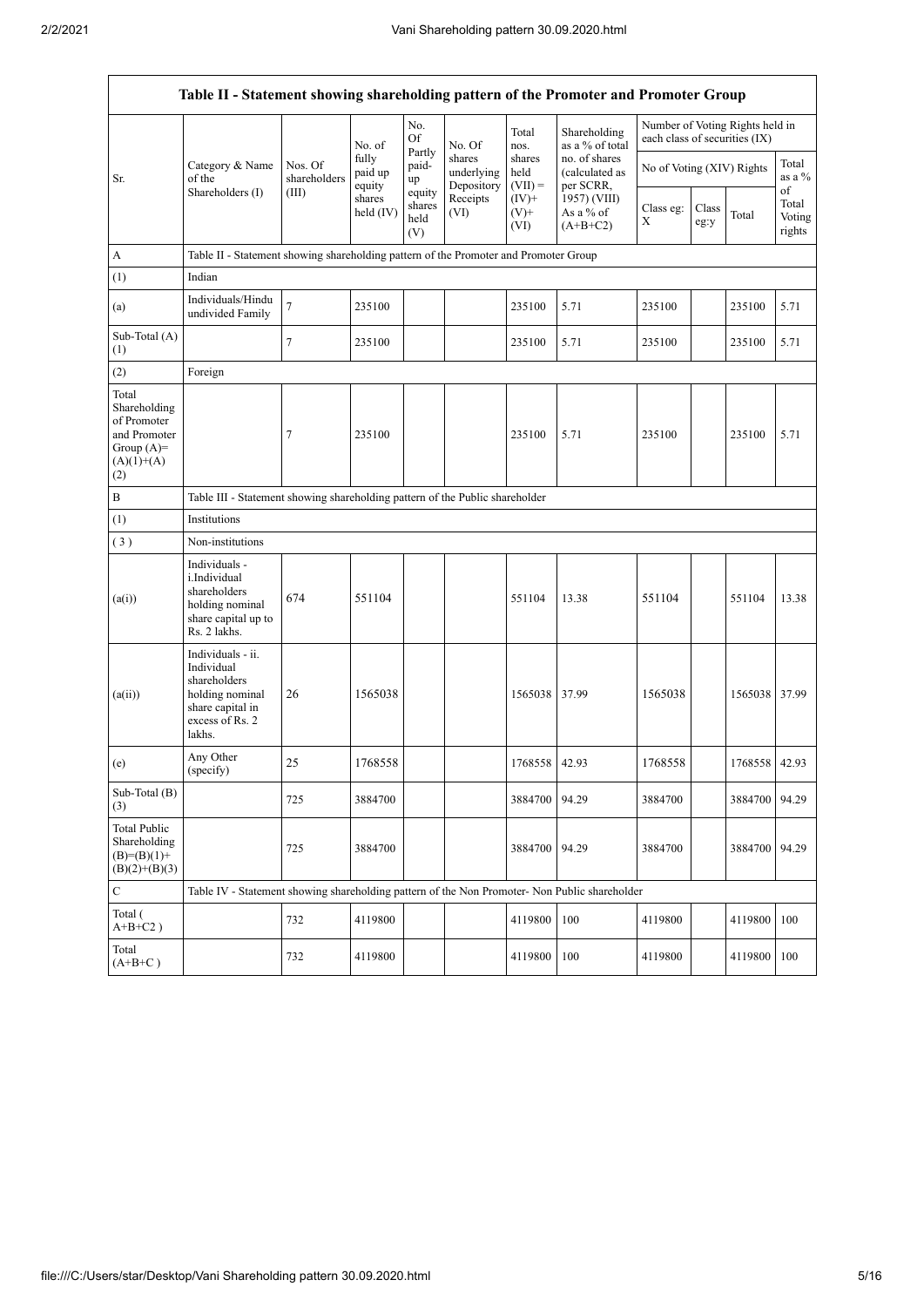| Table II - Statement showing shareholding pattern of the Promoter and Promoter Group    |                                                                                          |                                       |                                                             |                                                                                                                                                                                  |  |                                                  |            |                                                                               |                                       |  |  |  |
|-----------------------------------------------------------------------------------------|------------------------------------------------------------------------------------------|---------------------------------------|-------------------------------------------------------------|----------------------------------------------------------------------------------------------------------------------------------------------------------------------------------|--|--------------------------------------------------|------------|-------------------------------------------------------------------------------|---------------------------------------|--|--|--|
| Sr.                                                                                     | No. Of<br><b>Shares</b><br>Underlying<br>Outstanding<br>convertible<br>securities<br>(X) | No. of<br><b>Shares</b><br>Underlying | No. Of Shares<br>Underlying<br>Outstanding                  | Shareholding, as a %<br>assuming full conversion of<br>convertible securities (as a<br>percentage of diluted share<br>capital) $(XI) = (VII)+(X) As$<br>a % of $(A+B+C2)$<br>No. |  | Number of<br>Locked in<br>shares (XII)           |            | Number of<br><b>Shares</b><br>pledged or<br>otherwise<br>encumbered<br>(XIII) | Number of<br>equity shares<br>held in |  |  |  |
| A                                                                                       |                                                                                          | Outstanding<br>Warrants<br>$(X_i)$    | convertible<br>securities and<br>No. Of Warrants<br>(Xi)(a) |                                                                                                                                                                                  |  | As a<br>$%$ of<br>total<br>Shares<br>held<br>(b) | No.<br>(a) | As a<br>$%$ of<br>total<br>Shares<br>held<br>(b)                              | dematerialized<br>form $(XIV)$        |  |  |  |
|                                                                                         |                                                                                          |                                       |                                                             | Table II - Statement showing shareholding pattern of the Promoter and Promoter Group                                                                                             |  |                                                  |            |                                                                               |                                       |  |  |  |
| (1)                                                                                     | Indian                                                                                   |                                       |                                                             |                                                                                                                                                                                  |  |                                                  |            |                                                                               |                                       |  |  |  |
| (a)                                                                                     |                                                                                          |                                       |                                                             | 5.71                                                                                                                                                                             |  |                                                  |            |                                                                               | 235100                                |  |  |  |
| Sub-Total (A)<br>(1)                                                                    |                                                                                          |                                       |                                                             | 5.71                                                                                                                                                                             |  |                                                  |            |                                                                               | 235100                                |  |  |  |
| (2)                                                                                     | Foreign                                                                                  |                                       |                                                             |                                                                                                                                                                                  |  |                                                  |            |                                                                               |                                       |  |  |  |
| Total<br>Shareholding<br>of Promoter<br>and Promoter<br>Group $(A)=$<br>$(A)(1)+(A)(2)$ |                                                                                          |                                       |                                                             | 5.71                                                                                                                                                                             |  |                                                  |            |                                                                               | 235100                                |  |  |  |
| B                                                                                       |                                                                                          |                                       |                                                             | Table III - Statement showing shareholding pattern of the Public shareholder                                                                                                     |  |                                                  |            |                                                                               |                                       |  |  |  |
| (1)                                                                                     | Institutions                                                                             |                                       |                                                             |                                                                                                                                                                                  |  |                                                  |            |                                                                               |                                       |  |  |  |
| (3)                                                                                     | Non-institutions                                                                         |                                       |                                                             |                                                                                                                                                                                  |  |                                                  |            |                                                                               |                                       |  |  |  |
| (a(i))                                                                                  |                                                                                          |                                       |                                                             | 13.38                                                                                                                                                                            |  |                                                  |            |                                                                               | 298059                                |  |  |  |
| (a(ii))                                                                                 |                                                                                          |                                       |                                                             | 37.99                                                                                                                                                                            |  |                                                  |            |                                                                               | 948308                                |  |  |  |
| (e)                                                                                     |                                                                                          |                                       |                                                             | 42.93                                                                                                                                                                            |  |                                                  |            |                                                                               | 1218058                               |  |  |  |
| Sub-Total (B)<br>(3)                                                                    |                                                                                          |                                       |                                                             | 94.29                                                                                                                                                                            |  |                                                  |            |                                                                               | 2464425                               |  |  |  |
| <b>Total Public</b><br>Shareholding<br>$(B)= (B)(1) +$<br>$(B)(2)+(B)(3)$               |                                                                                          |                                       |                                                             | 94.29                                                                                                                                                                            |  |                                                  |            |                                                                               | 2464425                               |  |  |  |
| $\mathbf C$                                                                             |                                                                                          |                                       |                                                             | Table IV - Statement showing shareholding pattern of the Non Promoter- Non Public shareholder                                                                                    |  |                                                  |            |                                                                               |                                       |  |  |  |
| Total (<br>$A+B+C2$ )                                                                   |                                                                                          |                                       |                                                             | 100                                                                                                                                                                              |  |                                                  |            |                                                                               | 2699525                               |  |  |  |
| Total (A+B+C<br>$\mathcal{E}$                                                           |                                                                                          |                                       |                                                             | 100                                                                                                                                                                              |  |                                                  |            |                                                                               | 2699525                               |  |  |  |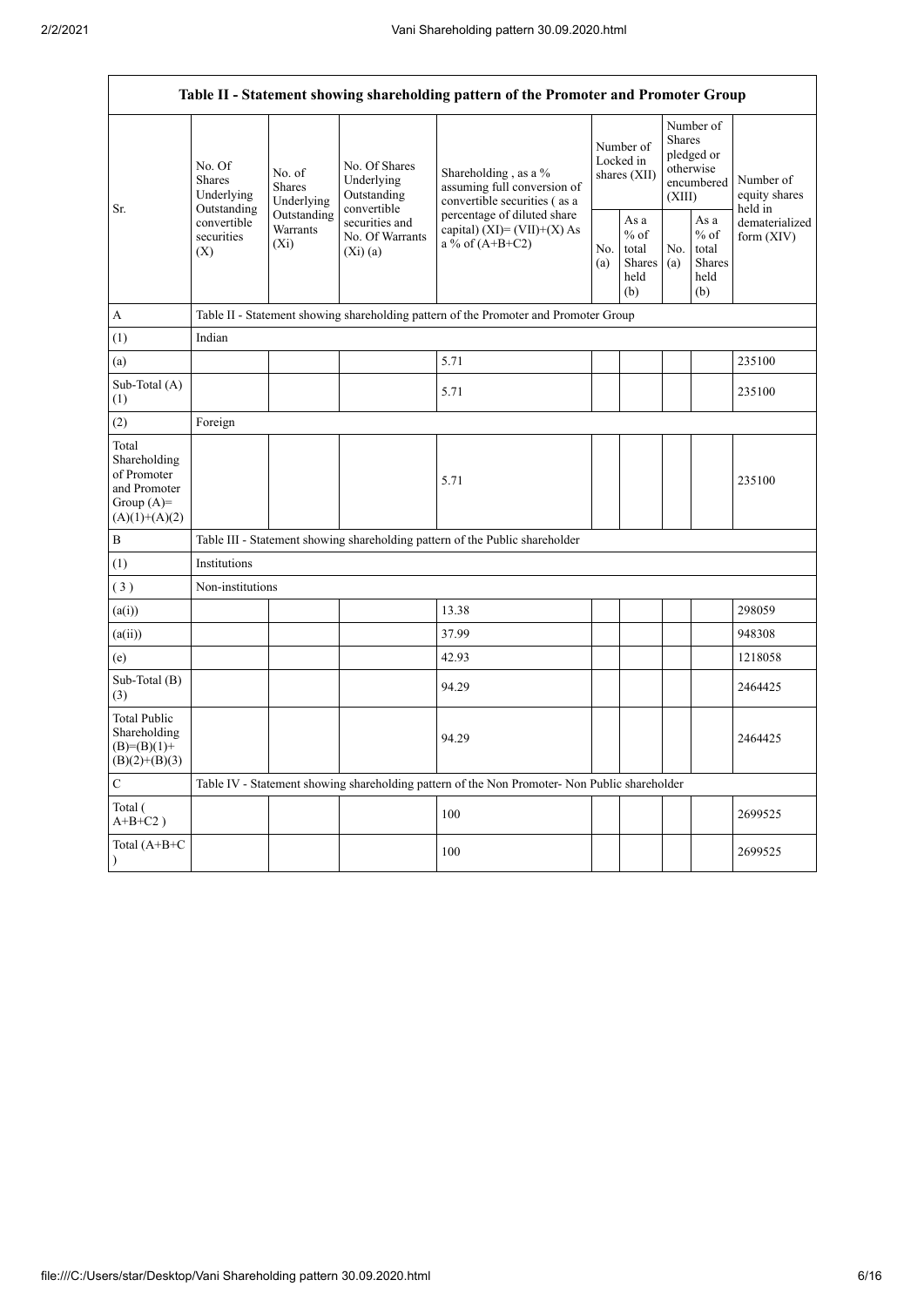| Individuals/Hindu undivided Family                                                                                                                                                       |                      |                                                               |                                 |                                 |                                |                                |                                |  |  |  |  |
|------------------------------------------------------------------------------------------------------------------------------------------------------------------------------------------|----------------------|---------------------------------------------------------------|---------------------------------|---------------------------------|--------------------------------|--------------------------------|--------------------------------|--|--|--|--|
| Searial No.                                                                                                                                                                              | $\mathbf{1}$         | $\overline{2}$                                                | $\overline{3}$                  | $\overline{4}$                  | 5                              | $\sqrt{6}$                     | $\tau$                         |  |  |  |  |
| Name of the<br>Shareholders (I)                                                                                                                                                          | OP<br><b>SUKHIJA</b> | <b>RAJ KANTA</b><br><b>SUKHIJA</b>                            | <b>GAURAV</b><br><b>SUKHIJA</b> | <b>RASHMI</b><br><b>SUKHIJA</b> | <b>NEELAM</b><br><b>BHATIA</b> | <b>KOMAL</b><br><b>SUKHIJA</b> | <b>GAURAV</b><br><b>BHATIA</b> |  |  |  |  |
| PAN(II)                                                                                                                                                                                  | AXSPS8696P           | AAWPK6240L                                                    | ARDPS5567Q                      | BBFPS8321F                      | AFCPB0391Q                     | ALHPM7231R                     | AFZPB0749K                     |  |  |  |  |
| No. of fully paid<br>up equity shares<br>held (IV)                                                                                                                                       | 59400                | 59200                                                         | 59000                           | 29000                           | 9800                           | 9500                           | 9200                           |  |  |  |  |
| No. Of Partly paid-<br>up equity shares<br>held(V)                                                                                                                                       |                      |                                                               |                                 |                                 |                                |                                |                                |  |  |  |  |
| No. Of shares<br>underlying<br>Depository<br>Receipts (VI)                                                                                                                               |                      |                                                               |                                 |                                 |                                |                                |                                |  |  |  |  |
| Total nos. shares<br>held $(VII) = (IV) +$<br>$(V)+(VI)$                                                                                                                                 | 59400                | 59200                                                         | 59000                           | 29000                           | 9800                           | 9500                           | 9200                           |  |  |  |  |
| Shareholding as a<br>% of total no. of<br>shares (calculated<br>as per SCRR,<br>1957) (VIII) As a<br>% of $(A+B+C2)$                                                                     | 1.44                 | 1.44                                                          | 1.43                            | 0.7                             | 0.24                           | 0.23                           | 0.22                           |  |  |  |  |
|                                                                                                                                                                                          |                      | Number of Voting Rights held in each class of securities (IX) |                                 |                                 |                                |                                |                                |  |  |  |  |
| Class eg:X                                                                                                                                                                               | 59400                | 59200                                                         | 59000                           | 29000                           | 9800                           | 9500                           | 9200                           |  |  |  |  |
| Class eg:y                                                                                                                                                                               |                      |                                                               |                                 |                                 |                                |                                |                                |  |  |  |  |
| Total                                                                                                                                                                                    | 59400                | 59200                                                         | 59000                           | 29000                           | 9800                           | 9500                           | 9200                           |  |  |  |  |
| Total as a % of<br><b>Total Voting rights</b>                                                                                                                                            | 1.44                 | 1.44                                                          | 1.43                            | 0.7                             | 0.24                           | 0.23                           | 0.22                           |  |  |  |  |
| No. Of Shares<br>Underlying<br>Outstanding<br>convertible<br>securities (X)                                                                                                              |                      |                                                               |                                 |                                 |                                |                                |                                |  |  |  |  |
| No. of Shares<br>Underlying<br>Outstanding<br>Warrants (Xi)                                                                                                                              |                      |                                                               |                                 |                                 |                                |                                |                                |  |  |  |  |
| No. Of Shares<br>Underlying<br>Outstanding<br>convertible<br>securities and No.<br>Of Warrants (Xi)<br>(a)                                                                               |                      |                                                               |                                 |                                 |                                |                                |                                |  |  |  |  |
| Shareholding, as a<br>% assuming full<br>conversion of<br>convertible<br>securities (as a<br>percentage of<br>diluted share<br>capital) (XI)=<br>$(VII)+(Xi)(a)$ As a<br>% of $(A+B+C2)$ | 1.44                 | 1.44                                                          | 1.43                            | 0.7                             | 0.24                           | 0.23                           | 0.22                           |  |  |  |  |
| Number of Locked in shares (XII)                                                                                                                                                         |                      |                                                               |                                 |                                 |                                |                                |                                |  |  |  |  |
| No. (a)                                                                                                                                                                                  |                      |                                                               |                                 |                                 |                                |                                |                                |  |  |  |  |
| As a % of total<br>Shares held (b)                                                                                                                                                       |                      |                                                               |                                 |                                 |                                |                                |                                |  |  |  |  |
|                                                                                                                                                                                          |                      | Number of Shares pledged or otherwise encumbered (XIII)       |                                 |                                 |                                |                                |                                |  |  |  |  |
| No. (a)                                                                                                                                                                                  |                      |                                                               |                                 |                                 |                                |                                |                                |  |  |  |  |
| As a % of total<br>Shares held (b)                                                                                                                                                       |                      |                                                               |                                 |                                 |                                |                                |                                |  |  |  |  |
| Number of equity<br>shares held in<br>dematerialized<br>form $(XIV)$                                                                                                                     | 59400                | 59200                                                         | 59000                           | 29000                           | 9800                           | 9500                           | 9200                           |  |  |  |  |
| Reason for not providing PAN                                                                                                                                                             |                      |                                                               |                                 |                                 |                                |                                |                                |  |  |  |  |

file:///C:/Users/star/Desktop/Vani Shareholding pattern 30.09.2020.html 7/16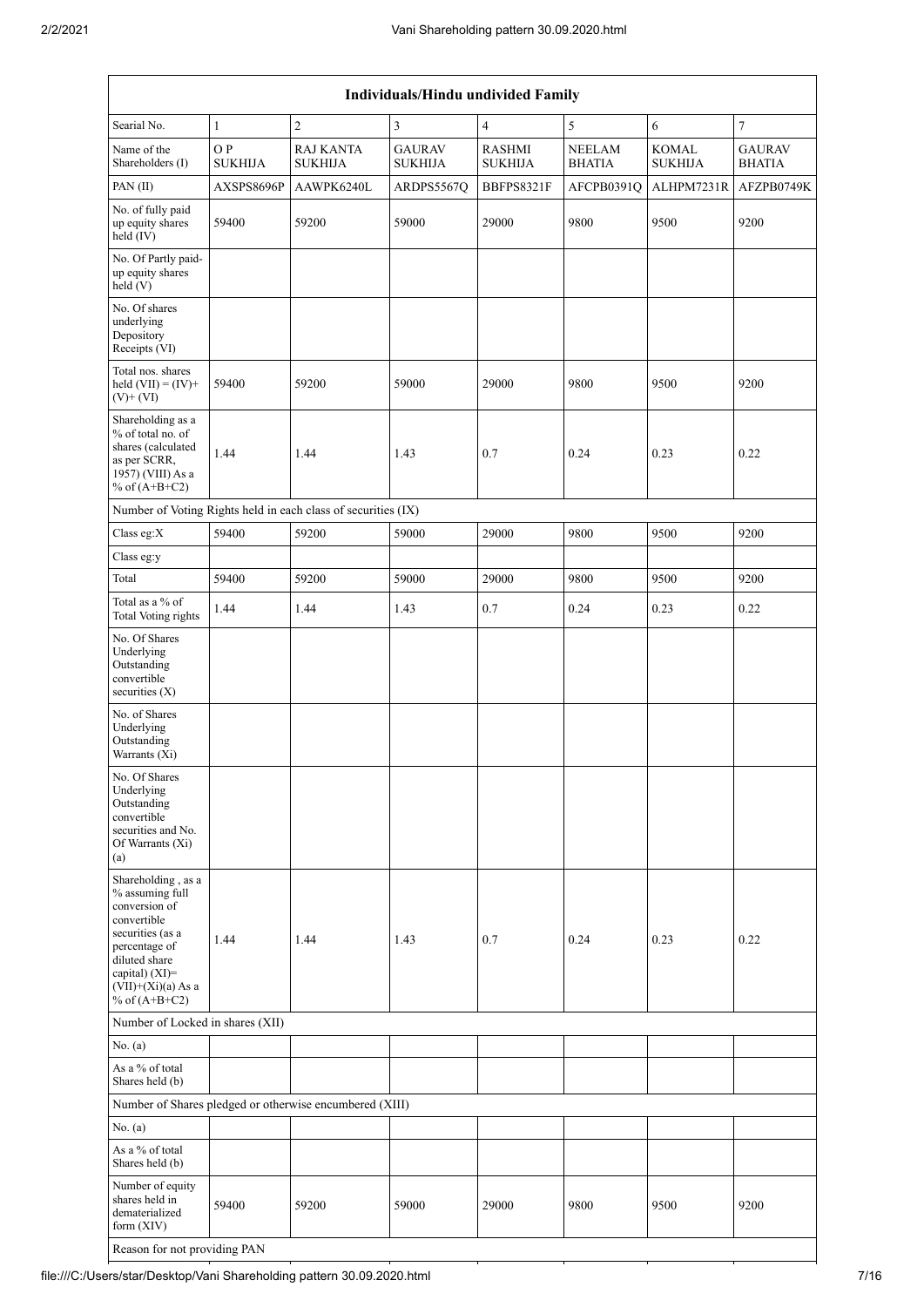| Reason for not<br>providing PAN |                   |                |                   |                   |                   |                   |                   |
|---------------------------------|-------------------|----------------|-------------------|-------------------|-------------------|-------------------|-------------------|
| Shareholder type                | Promoter<br>Group | Promoter Group | Promoter<br>Group | Promoter<br>Group | Promoter<br>Group | Promoter<br>Group | Promoter<br>Group |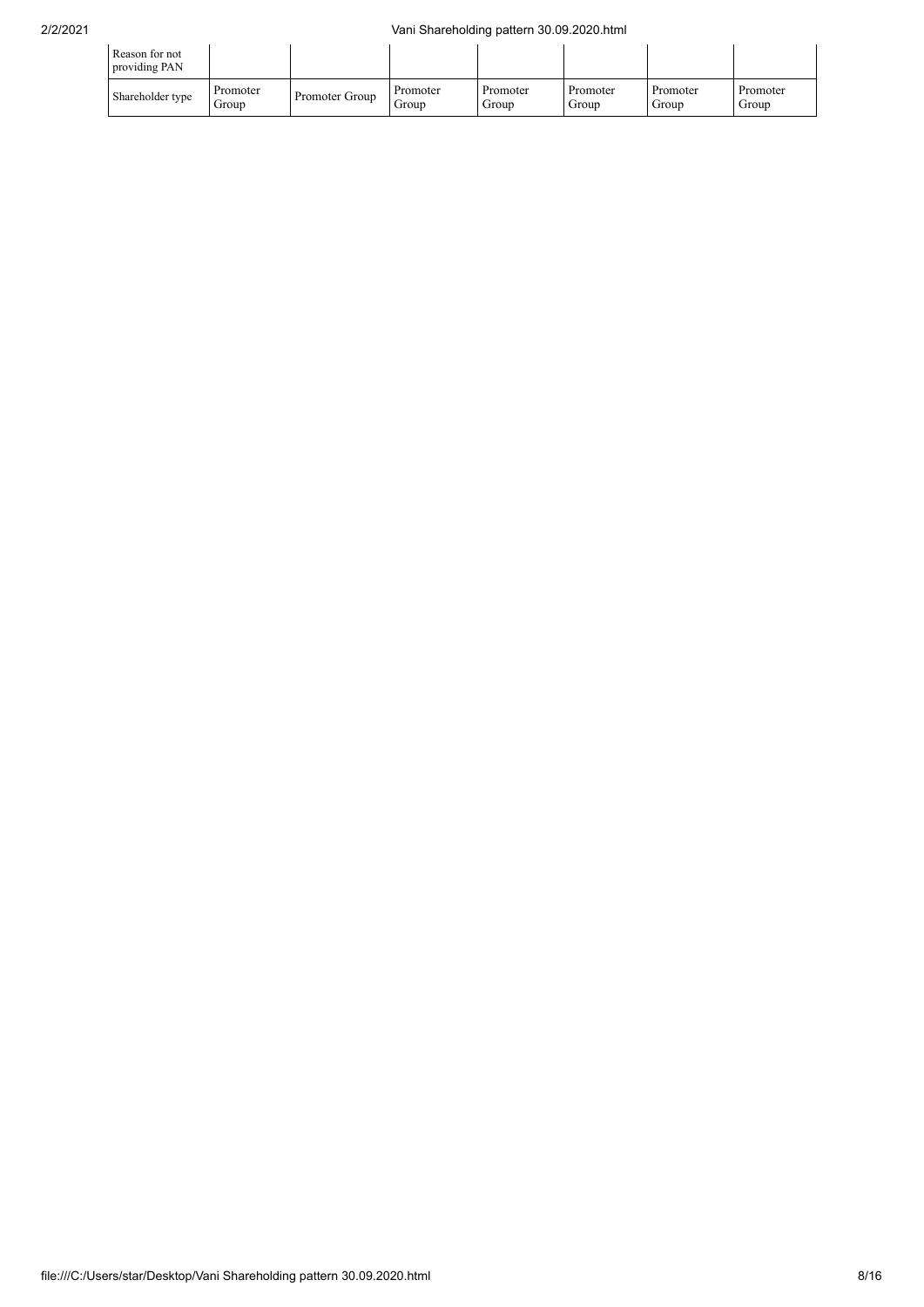| Individuals/Hindu undivided Family                                                                                                                                                       |                                                               |  |  |  |  |  |  |  |
|------------------------------------------------------------------------------------------------------------------------------------------------------------------------------------------|---------------------------------------------------------------|--|--|--|--|--|--|--|
| Searial No.                                                                                                                                                                              |                                                               |  |  |  |  |  |  |  |
| Name of the<br>Shareholders (I)                                                                                                                                                          | Click here to go back                                         |  |  |  |  |  |  |  |
| PAN(II)                                                                                                                                                                                  | Total                                                         |  |  |  |  |  |  |  |
| No. of fully paid<br>up equity shares<br>held (IV)                                                                                                                                       | 235100                                                        |  |  |  |  |  |  |  |
| No. Of Partly paid-<br>up equity shares<br>held (V)                                                                                                                                      |                                                               |  |  |  |  |  |  |  |
| No. Of shares<br>underlying<br>Depository<br>Receipts (VI)                                                                                                                               |                                                               |  |  |  |  |  |  |  |
| Total nos. shares<br>held $(VII) = (IV) +$<br>$(V)$ + $(VI)$                                                                                                                             | 235100                                                        |  |  |  |  |  |  |  |
| Shareholding as a<br>% of total no. of<br>shares (calculated<br>as per SCRR,<br>1957) (VIII) As a<br>% of $(A+B+C2)$                                                                     | 5.71                                                          |  |  |  |  |  |  |  |
|                                                                                                                                                                                          | Number of Voting Rights held in each class of securities (IX) |  |  |  |  |  |  |  |
| Class eg:X                                                                                                                                                                               | 235100                                                        |  |  |  |  |  |  |  |
| Class eg:y                                                                                                                                                                               |                                                               |  |  |  |  |  |  |  |
| Total                                                                                                                                                                                    | 235100                                                        |  |  |  |  |  |  |  |
| Total as a % of<br><b>Total Voting rights</b>                                                                                                                                            | 5.71                                                          |  |  |  |  |  |  |  |
| No. Of Shares<br>Underlying<br>Outstanding<br>convertible<br>securities $(X)$                                                                                                            |                                                               |  |  |  |  |  |  |  |
| No. of Shares<br>Underlying<br>Outstanding<br>Warrants (Xi)                                                                                                                              |                                                               |  |  |  |  |  |  |  |
| No. Of Shares<br>Underlying<br>Outstanding<br>convertible<br>securities and No.<br>Of Warrants (Xi)<br>(a)                                                                               |                                                               |  |  |  |  |  |  |  |
| Shareholding, as a<br>% assuming full<br>conversion of<br>convertible<br>securities (as a<br>percentage of<br>diluted share<br>capital) (XI)=<br>$(VII)+(Xi)(a)$ As a<br>% of $(A+B+C2)$ | 5.71                                                          |  |  |  |  |  |  |  |
| Number of Locked in shares (XII)                                                                                                                                                         |                                                               |  |  |  |  |  |  |  |
| No. $(a)$                                                                                                                                                                                |                                                               |  |  |  |  |  |  |  |
| As a % of total<br>Shares held (b)                                                                                                                                                       |                                                               |  |  |  |  |  |  |  |
|                                                                                                                                                                                          | Number of Shares pledged or otherwise encumbered (XIII)       |  |  |  |  |  |  |  |
| No. (a)                                                                                                                                                                                  |                                                               |  |  |  |  |  |  |  |
| As a % of total<br>Shares held (b)                                                                                                                                                       |                                                               |  |  |  |  |  |  |  |
| Number of equity<br>shares held in<br>dematerialized<br>form (XIV)                                                                                                                       | 235100                                                        |  |  |  |  |  |  |  |
| Reason for not providing PAN                                                                                                                                                             |                                                               |  |  |  |  |  |  |  |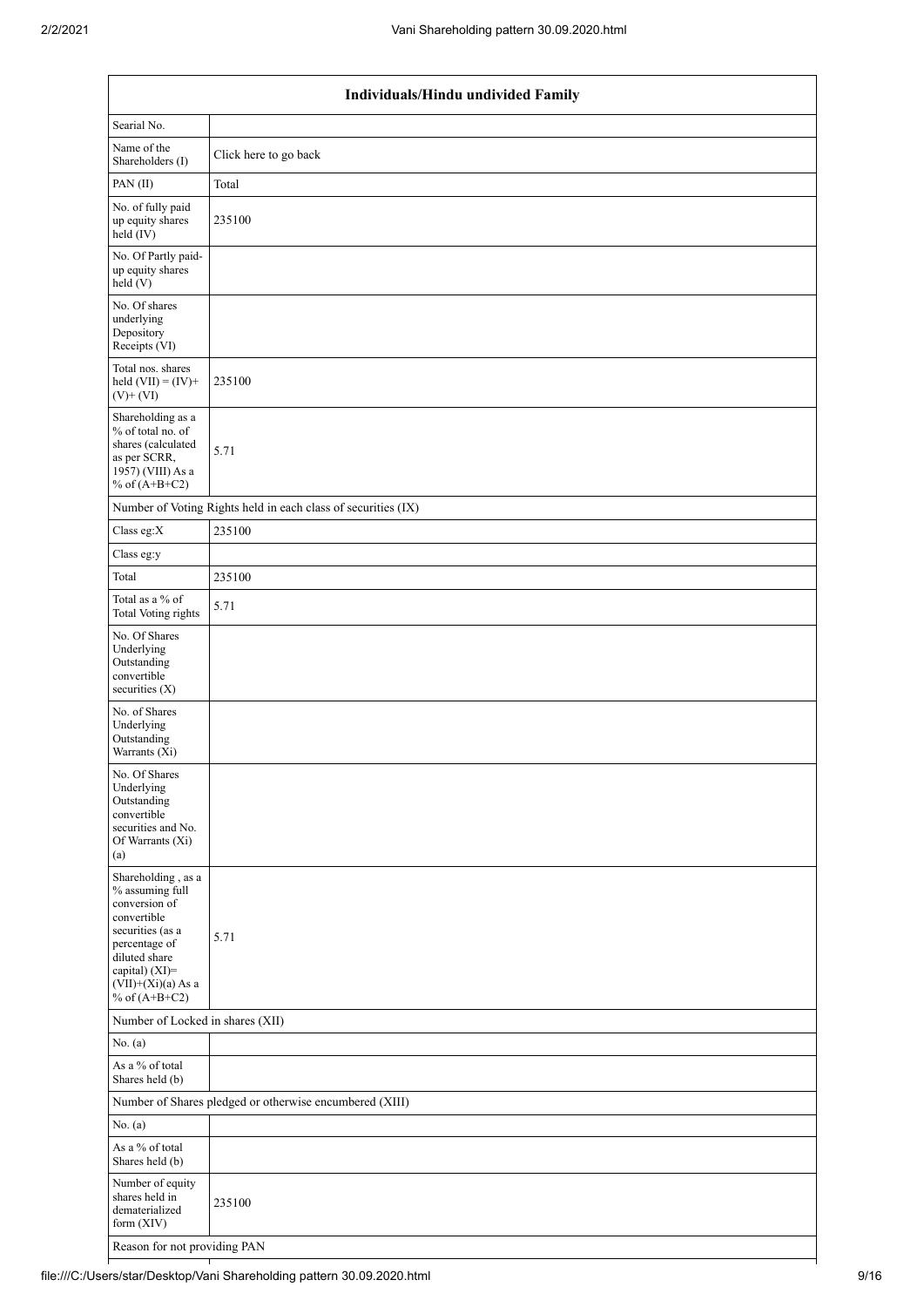| Reason for not<br>providing PAN |  |
|---------------------------------|--|
| Shareholder type                |  |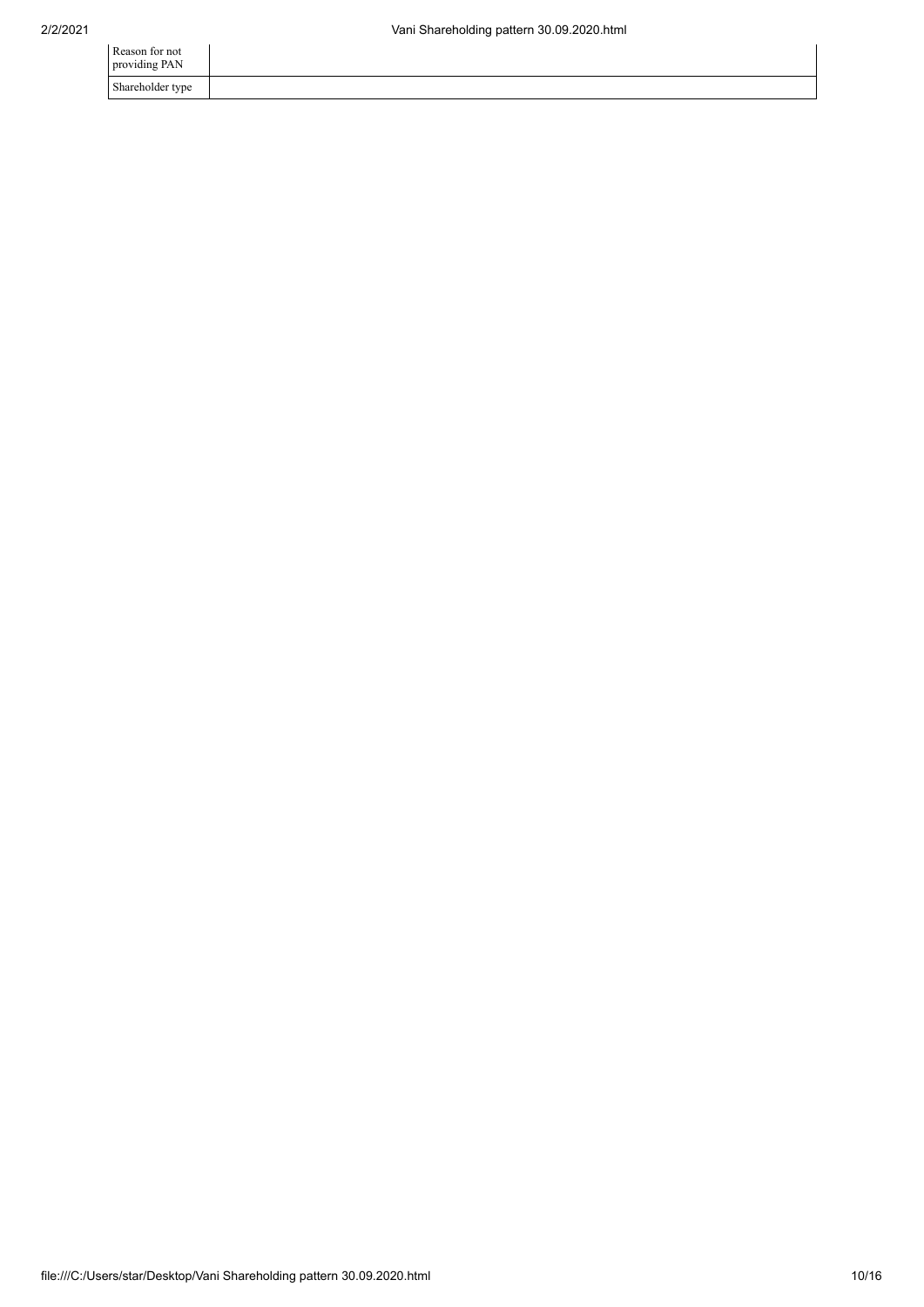| Individuals - ii. Individual shareholders holding nominal share capital in excess of Rs. 2 lakhs.                                                                                    |                               |                               |                                 |                              |                                                |                                |                                 |  |  |  |  |
|--------------------------------------------------------------------------------------------------------------------------------------------------------------------------------------|-------------------------------|-------------------------------|---------------------------------|------------------------------|------------------------------------------------|--------------------------------|---------------------------------|--|--|--|--|
| Searial No.                                                                                                                                                                          | $\mathbf{1}$                  | $\overline{c}$                | $\overline{\mathbf{3}}$         | $\sqrt{4}$                   | $\sqrt{5}$                                     | $\sqrt{6}$                     | $\boldsymbol{7}$                |  |  |  |  |
| Name of the<br>Shareholders (I)                                                                                                                                                      | <b>HARMEET</b><br><b>GHAI</b> | <b>TARSEM</b><br><b>SINGH</b> | <b>JITENDER</b><br><b>KUMAR</b> | <b>VIJAY</b><br><b>KUMAR</b> | <b>HARDEEP</b><br><b>SINGH</b><br><b>WAHLA</b> | <b>KAMALJIT</b><br><b>GHAI</b> | <b>SATWANTI</b><br><b>BAJAJ</b> |  |  |  |  |
| PAN(II)                                                                                                                                                                              | AGOPG7932M                    | BQXPS7016N                    | AQGPK9865P                      | AQGPK9864N                   | AARPW7993D                                     | AGFPG1592E                     | AASPB4178Q                      |  |  |  |  |
| No. of fully paid<br>up equity shares<br>held (IV)                                                                                                                                   | 186800                        | 110000                        | 110000                          | 100000                       | 100000                                         | 76800                          | 76800                           |  |  |  |  |
| No. Of Partly paid-<br>up equity shares<br>held (V)                                                                                                                                  |                               |                               |                                 |                              |                                                |                                |                                 |  |  |  |  |
| No. Of shares<br>underlying<br>Depository<br>Receipts (VI)                                                                                                                           |                               |                               |                                 |                              |                                                |                                |                                 |  |  |  |  |
| Total nos. shares<br>held $(VII) = (IV) +$<br>$(V)$ + $(VI)$                                                                                                                         | 186800                        | 110000                        | 110000                          | 100000                       | 100000                                         | 76800                          | 76800                           |  |  |  |  |
| Shareholding as a<br>% of total no. of<br>shares (calculated<br>as per SCRR,<br>1957) (VIII) As a<br>% of $(A+B+C2)$                                                                 | 4.53                          | 2.67                          | 2.67                            | 2.43                         | 2.43                                           | 1.86                           | 1.86                            |  |  |  |  |
| Number of Voting Rights held in each class of securities (IX)                                                                                                                        |                               |                               |                                 |                              |                                                |                                |                                 |  |  |  |  |
| Class eg: X                                                                                                                                                                          | 186800                        | 110000                        | 110000                          | 100000                       | 100000                                         | 76800                          | 76800                           |  |  |  |  |
| Class eg:y                                                                                                                                                                           |                               |                               |                                 |                              |                                                |                                |                                 |  |  |  |  |
| Total                                                                                                                                                                                | 186800                        | 110000                        | 110000                          | 100000                       | 100000                                         | 76800                          | 76800                           |  |  |  |  |
| Total as a % of<br><b>Total Voting rights</b>                                                                                                                                        | 4.53                          | 2.67                          | 2.67                            | 2.43                         | 2.43                                           | 1.86                           | 1.86                            |  |  |  |  |
| No. Of Shares<br>Underlying<br>Outstanding<br>convertible<br>securities $(X)$                                                                                                        |                               |                               |                                 |                              |                                                |                                |                                 |  |  |  |  |
| No. of Shares<br>Underlying<br>Outstanding<br>Warrants (Xi)                                                                                                                          |                               |                               |                                 |                              |                                                |                                |                                 |  |  |  |  |
| No. Of Shares<br>Underlying<br>Outstanding<br>convertible<br>securities and No.<br>Of Warrants (Xi)<br>(a)                                                                           |                               |                               |                                 |                              |                                                |                                |                                 |  |  |  |  |
| Shareholding, as a<br>% assuming full<br>conversion of<br>convertible<br>securities (as a<br>percentage of<br>diluted share<br>capital) (XI)=<br>$(VII)+(X)$ As a %<br>of $(A+B+C2)$ | 4.53                          | 2.67                          | 2.67                            | 2.43                         | 2.43                                           | 1.86                           | 1.86                            |  |  |  |  |
| Number of Locked in shares (XII)                                                                                                                                                     |                               |                               |                                 |                              |                                                |                                |                                 |  |  |  |  |
| No. (a)                                                                                                                                                                              |                               |                               |                                 |                              |                                                |                                |                                 |  |  |  |  |
| As a % of total<br>Shares held (b)                                                                                                                                                   |                               |                               |                                 |                              |                                                |                                |                                 |  |  |  |  |
| Number of equity<br>shares held in<br>dematerialized<br>form (XIV)                                                                                                                   | $\boldsymbol{0}$              | 110000                        | 110000                          | 100000                       | 100000                                         | $\boldsymbol{0}$               | 76800                           |  |  |  |  |
| Reason for not providing PAN                                                                                                                                                         |                               |                               |                                 |                              |                                                |                                |                                 |  |  |  |  |
| Reason for not<br>providing PAN                                                                                                                                                      |                               |                               |                                 |                              |                                                |                                |                                 |  |  |  |  |

 $\overline{\mathsf{I}}$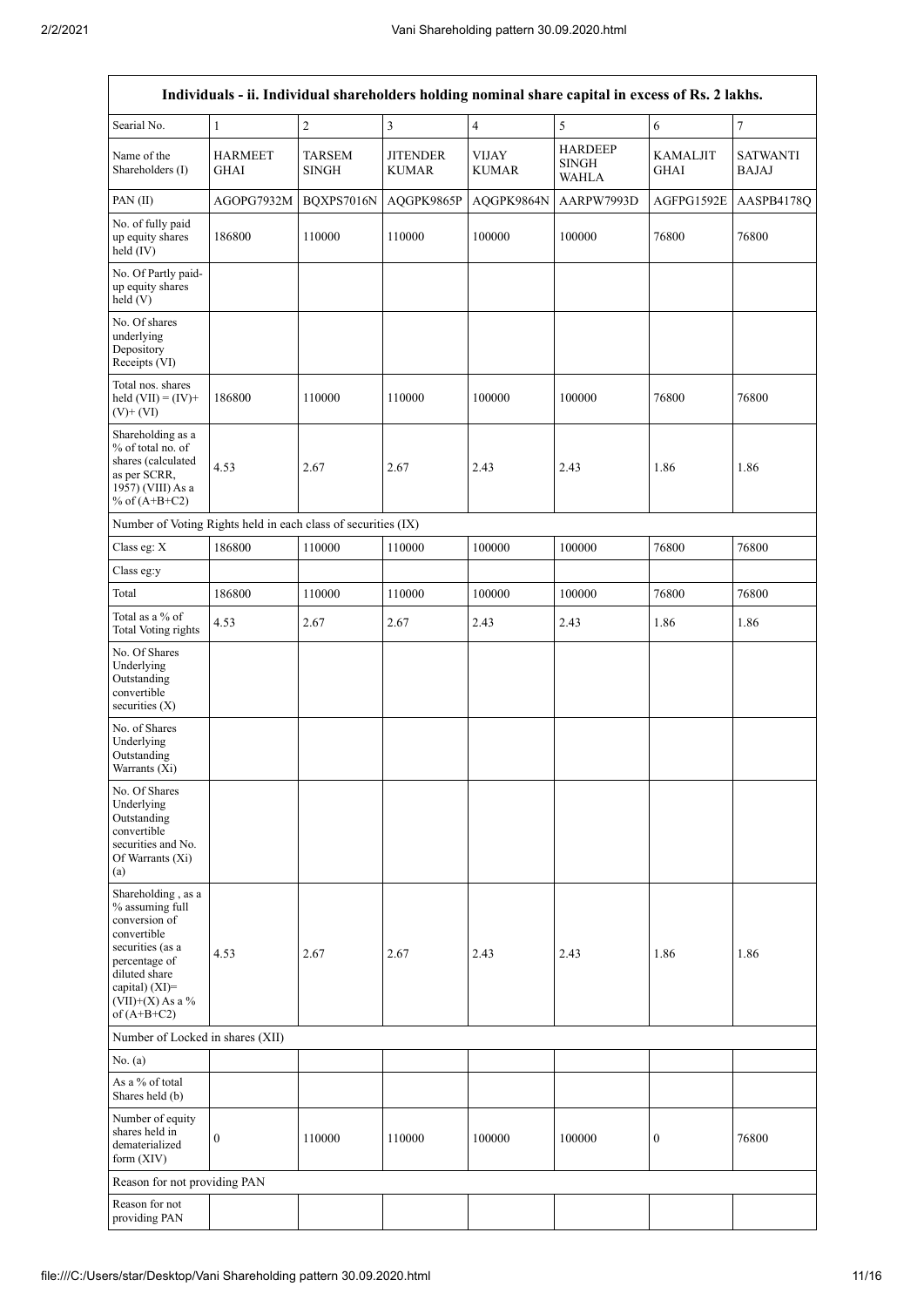| Individuals - ii. Individual shareholders holding nominal share capital in excess of Rs. 2 lakhs.                                                                                    |                              |                               |                                |                               |                               |                               |                               |  |  |  |
|--------------------------------------------------------------------------------------------------------------------------------------------------------------------------------------|------------------------------|-------------------------------|--------------------------------|-------------------------------|-------------------------------|-------------------------------|-------------------------------|--|--|--|
| Searial No.                                                                                                                                                                          | 8                            | 9                             | 10                             | 11                            | 12                            | 13                            | 14                            |  |  |  |
| Name of the<br>Shareholders (I)                                                                                                                                                      | <b>NOOR</b><br><b>HASSAN</b> | <b>RADHEY</b><br><b>SHYAM</b> | <b>HERIKA</b><br><b>NARANG</b> | <b>GEETA</b><br><b>CHADHA</b> | <b>MANAN</b><br><b>NARANG</b> | <b>MANSI</b><br><b>NARANG</b> | <b>RAJIV</b><br><b>CHADHA</b> |  |  |  |
| PAN(II)                                                                                                                                                                              | ADRPH9149M                   | BNKPS7076J                    | AHJPA5543N                     | AGGPC0379Q                    | ACJPN9853B                    | ABTPN4637N                    | AAFPC2849C                    |  |  |  |
| No. of fully paid<br>up equity shares<br>held (IV)                                                                                                                                   | 68800                        | 52400                         | 50000                          | 50000                         | 50000                         | 50000                         | 50000                         |  |  |  |
| No. Of Partly paid-<br>up equity shares<br>held(V)                                                                                                                                   |                              |                               |                                |                               |                               |                               |                               |  |  |  |
| No. Of shares<br>underlying<br>Depository<br>Receipts (VI)                                                                                                                           |                              |                               |                                |                               |                               |                               |                               |  |  |  |
| Total nos. shares<br>held $(VII) = (IV) +$<br>$(V)$ + $(VI)$                                                                                                                         | 68800                        | 52400                         | 50000                          | 50000                         | 50000                         | 50000                         | 50000                         |  |  |  |
| Shareholding as a<br>% of total no. of<br>shares (calculated<br>as per SCRR,<br>1957) (VIII) As a<br>% of $(A+B+C2)$                                                                 | 1.67                         | 1.27                          | 1.21                           | 1.21                          | 1.21                          | 1.21                          | 1.21                          |  |  |  |
| Number of Voting Rights held in each class of securities (IX)                                                                                                                        |                              |                               |                                |                               |                               |                               |                               |  |  |  |
| Class eg: X                                                                                                                                                                          | 68800                        | 52400                         | 50000                          | 50000                         | 50000                         | 50000                         | 50000                         |  |  |  |
| Class eg:y                                                                                                                                                                           |                              |                               |                                |                               |                               |                               |                               |  |  |  |
| Total                                                                                                                                                                                | 68800                        | 52400                         | 50000                          | 50000                         | 50000                         | 50000                         | 50000                         |  |  |  |
| Total as a % of<br><b>Total Voting rights</b>                                                                                                                                        | 1.67                         | 1.27                          | 1.21                           | 1.21                          | 1.21                          | 1.21                          | 1.21                          |  |  |  |
| No. Of Shares<br>Underlying<br>Outstanding<br>convertible<br>securities $(X)$                                                                                                        |                              |                               |                                |                               |                               |                               |                               |  |  |  |
| No. of Shares<br>Underlying<br>Outstanding<br>Warrants (Xi)                                                                                                                          |                              |                               |                                |                               |                               |                               |                               |  |  |  |
| No. Of Shares<br>Underlying<br>Outstanding<br>convertible<br>securities and No.<br>Of Warrants (Xi)<br>(a)                                                                           |                              |                               |                                |                               |                               |                               |                               |  |  |  |
| Shareholding, as a<br>% assuming full<br>conversion of<br>convertible<br>securities (as a<br>percentage of<br>diluted share<br>capital) (XI)=<br>$(VII)+(X)$ As a %<br>of $(A+B+C2)$ | 1.67                         | 1.27                          | 1.21                           | 1.21                          | 1.21                          | 1.21                          | 1.21                          |  |  |  |
| Number of Locked in shares (XII)                                                                                                                                                     |                              |                               |                                |                               |                               |                               |                               |  |  |  |
| No. $(a)$                                                                                                                                                                            |                              |                               |                                |                               |                               |                               |                               |  |  |  |
| As a % of total<br>Shares held (b)                                                                                                                                                   |                              |                               |                                |                               |                               |                               |                               |  |  |  |
| Number of equity<br>shares held in<br>dematerialized<br>form (XIV)                                                                                                                   | $\boldsymbol{0}$             | $\mathbf{0}$                  | 50000                          | 50000                         | 50000                         | 50000                         | 50000                         |  |  |  |
| Reason for not providing PAN                                                                                                                                                         |                              |                               |                                |                               |                               |                               |                               |  |  |  |
| Reason for not<br>providing PAN                                                                                                                                                      |                              |                               |                                |                               |                               |                               |                               |  |  |  |

٦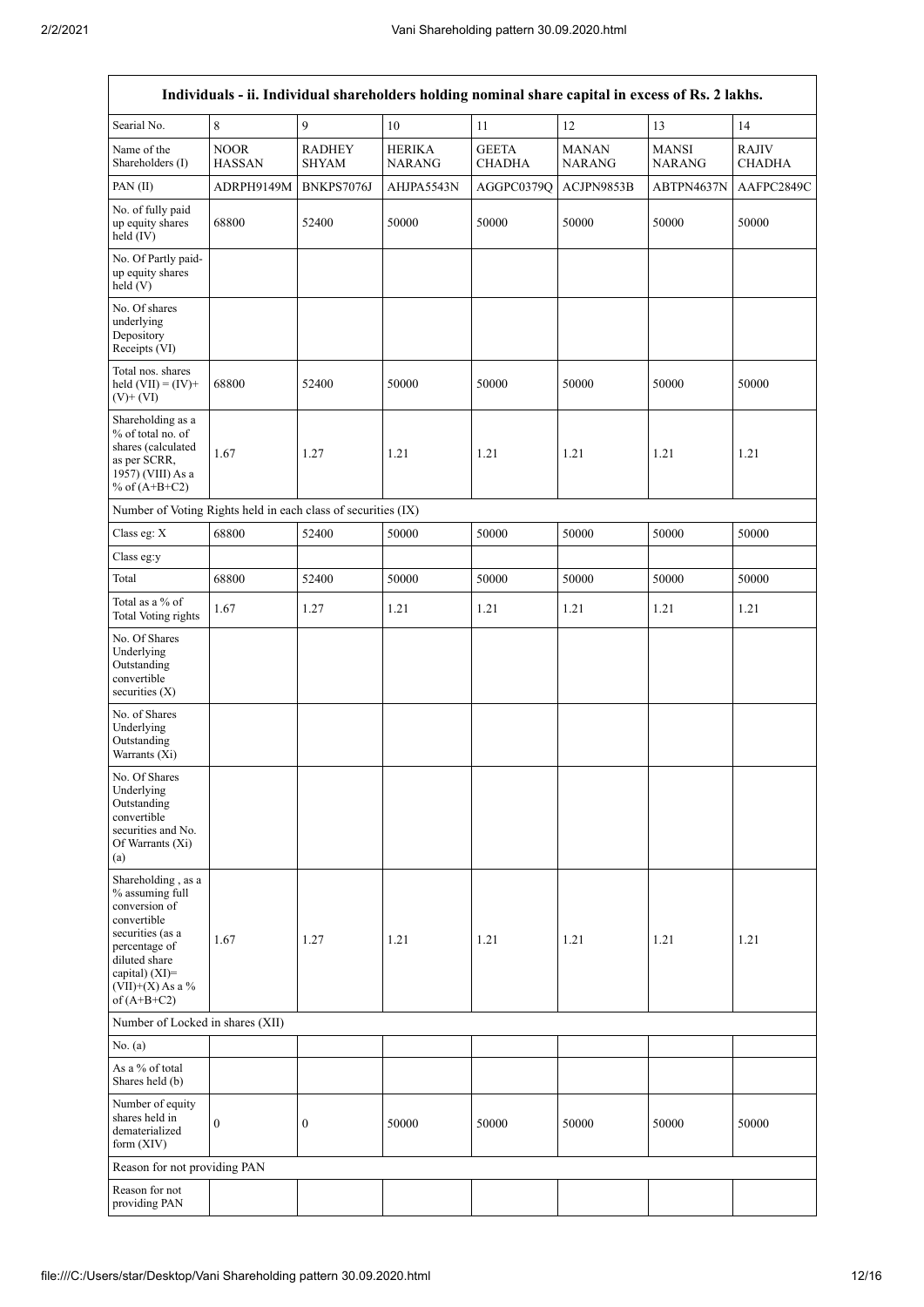$\mathbf{r}$ 

| Individuals - ii. Individual shareholders holding nominal share capital in excess of Rs. 2 lakhs.                                                                                    |                                |                                 |                                        |                                 |                          |  |  |
|--------------------------------------------------------------------------------------------------------------------------------------------------------------------------------------|--------------------------------|---------------------------------|----------------------------------------|---------------------------------|--------------------------|--|--|
| Searial No.                                                                                                                                                                          | 15                             | 16                              | 17                                     | 18                              |                          |  |  |
| Name of the<br>Shareholders (I)                                                                                                                                                      | <b>NAVEEN</b><br><b>NARANG</b> | <b>SUMITRA</b><br><b>NARANG</b> | <b>SATISH CHANDER</b><br><b>NARANG</b> | <b>BHALINDER</b><br><b>GHAI</b> | Click here to go<br>back |  |  |
| PAN(II)                                                                                                                                                                              | AADPN0344D                     | AADPN0343E                      | AAAPN0874H                             | AGVPG6895Q                      | Total                    |  |  |
| No. of fully paid<br>up equity shares<br>held $(IV)$                                                                                                                                 | 50000                          | 50000                           | 50000                                  | 45250                           | 1326850                  |  |  |
| No. Of Partly paid-<br>up equity shares<br>held (V)                                                                                                                                  |                                |                                 |                                        |                                 |                          |  |  |
| No. Of shares<br>underlying<br>Depository<br>Receipts (VI)                                                                                                                           |                                |                                 |                                        |                                 |                          |  |  |
| Total nos. shares<br>held $(VII) = (IV) +$<br>$(V)$ + $(VI)$                                                                                                                         | 50000                          | 50000                           | 50000                                  | 45250                           | 1326850                  |  |  |
| Shareholding as a<br>% of total no. of<br>shares (calculated<br>as per SCRR,<br>1957) (VIII) As a<br>% of $(A+B+C2)$                                                                 | 1.21                           | 1.21                            | 1.21                                   | 1.1                             | 32.21                    |  |  |
| Number of Voting Rights held in each class of securities (IX)                                                                                                                        |                                |                                 |                                        |                                 |                          |  |  |
| Class eg: X                                                                                                                                                                          | 50000                          | 50000                           | 50000                                  | 45250                           | 1326850                  |  |  |
| Class eg:y                                                                                                                                                                           |                                |                                 |                                        |                                 |                          |  |  |
| Total                                                                                                                                                                                | 50000                          | 50000                           | 50000                                  | 45250                           | 1326850                  |  |  |
| Total as a % of<br><b>Total Voting rights</b>                                                                                                                                        | 1.21                           | 1.21                            | 1.21                                   | 1.1                             | 32.21                    |  |  |
| No. Of Shares<br>Underlying<br>Outstanding<br>convertible<br>securities $(X)$                                                                                                        |                                |                                 |                                        |                                 |                          |  |  |
| No. of Shares<br>Underlying<br>Outstanding<br>Warrants (Xi)                                                                                                                          |                                |                                 |                                        |                                 |                          |  |  |
| No. Of Shares<br>Underlying<br>Outstanding<br>convertible<br>securities and No.<br>Of Warrants (Xi)<br>(a)                                                                           |                                |                                 |                                        |                                 |                          |  |  |
| Shareholding, as a<br>% assuming full<br>conversion of<br>convertible<br>securities (as a<br>percentage of<br>diluted share<br>capital) (XI)=<br>$(VII)+(X)$ As a %<br>of $(A+B+C2)$ | 1.21                           | 1.21                            | 1.21                                   | 1.1                             | 32.21                    |  |  |
| Number of Locked in shares (XII)                                                                                                                                                     |                                |                                 |                                        |                                 |                          |  |  |
| No. (a)                                                                                                                                                                              |                                |                                 |                                        |                                 |                          |  |  |
| As a $\%$ of total<br>Shares held (b)                                                                                                                                                |                                |                                 |                                        |                                 |                          |  |  |
| Number of equity<br>shares held in<br>dematerialized<br>form $(XIV)$                                                                                                                 | 50000                          | 50000                           | 50000                                  | $\boldsymbol{0}$                | 896800                   |  |  |
| Reason for not providing PAN                                                                                                                                                         |                                |                                 |                                        |                                 |                          |  |  |
| Reason for not<br>providing PAN                                                                                                                                                      |                                |                                 |                                        |                                 |                          |  |  |

٦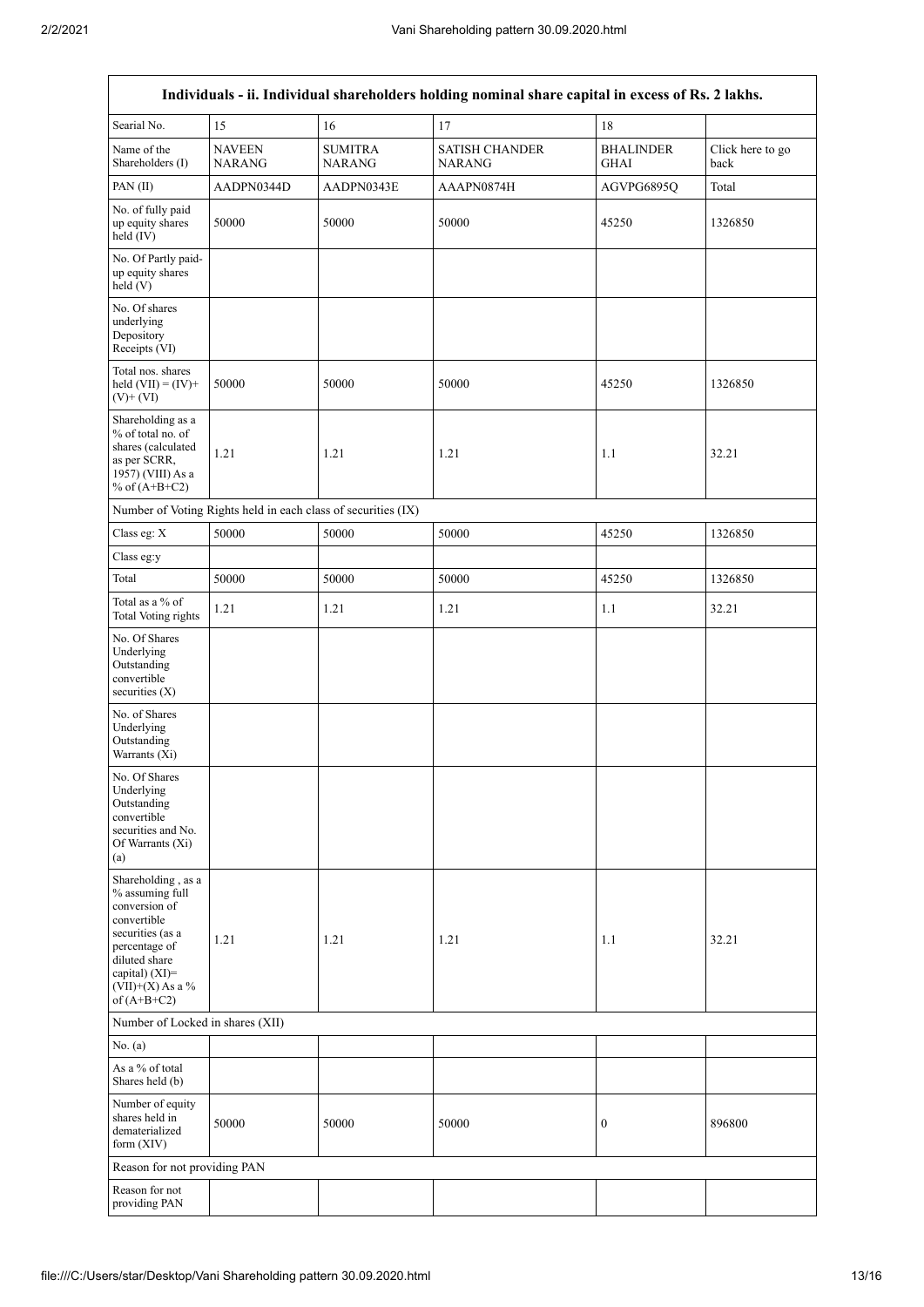| Any Other (specify)                                                                                                                                                                  |                                                               |                           |                     |                         |                       |  |  |
|--------------------------------------------------------------------------------------------------------------------------------------------------------------------------------------|---------------------------------------------------------------|---------------------------|---------------------|-------------------------|-----------------------|--|--|
| Searial No.<br>$\mathbf{1}$                                                                                                                                                          |                                                               | $\overline{c}$            | 3<br>$\overline{4}$ |                         |                       |  |  |
| Category                                                                                                                                                                             | <b>Bodies Corporate</b>                                       | Non-Resident Indian (NRI) | <b>HUF</b>          | <b>Clearing Members</b> |                       |  |  |
| Category / More<br>than 1 percentage                                                                                                                                                 | Category                                                      | Category                  | Category            | Category                |                       |  |  |
| Name of the<br>Shareholders (I)                                                                                                                                                      |                                                               |                           |                     |                         | Click here to go back |  |  |
| PAN(II)                                                                                                                                                                              |                                                               |                           |                     |                         | Total                 |  |  |
| No. of the<br>Shareholders (I)                                                                                                                                                       | 12                                                            | 1                         | 11                  | 1                       | 25                    |  |  |
| No. of fully paid<br>up equity shares<br>held (IV)                                                                                                                                   | 1546101                                                       | 9935                      | 212380              | 142                     | 1768558               |  |  |
| No. Of Partly paid-<br>up equity shares<br>held(V)                                                                                                                                   |                                                               |                           |                     |                         |                       |  |  |
| No. Of shares<br>underlying<br>Depository<br>Receipts (VI)                                                                                                                           |                                                               |                           |                     |                         |                       |  |  |
| Total nos. shares<br>held $(VII) = (IV) +$<br>$(V)$ + $(VI)$                                                                                                                         | 1546101                                                       | 9935                      | 212380              | 142                     | 1768558               |  |  |
| Shareholding as a<br>% of total no. of<br>shares (calculated<br>as per SCRR,<br>1957) (VIII) As a<br>% of $(A+B+C2)$                                                                 | 37.53                                                         | 0.24                      | 5.16                | $\boldsymbol{0}$        | 42.93                 |  |  |
|                                                                                                                                                                                      | Number of Voting Rights held in each class of securities (IX) |                           |                     |                         |                       |  |  |
| Class eg: X                                                                                                                                                                          | 1020001                                                       | 9935                      | 187980              | 142                     | 1218058               |  |  |
| Class eg:y                                                                                                                                                                           |                                                               |                           |                     |                         |                       |  |  |
| Total                                                                                                                                                                                | 1020001                                                       | 9935                      | 187980              | 142                     | 1218058               |  |  |
| Total as a % of<br><b>Total Voting rights</b>                                                                                                                                        | 24.76                                                         | 0.24                      | 4.56                | $\boldsymbol{0}$        | 29.56                 |  |  |
| No. Of Shares<br>Underlying<br>Outstanding<br>convertible<br>securities (X)                                                                                                          |                                                               |                           |                     |                         |                       |  |  |
| No. of Shares<br>Underlying<br>Outstanding<br>Warrants (Xi)                                                                                                                          |                                                               |                           |                     |                         |                       |  |  |
| No. Of Shares<br>Underlying<br>Outstanding<br>convertible<br>securities and No.<br>Of Warrants (Xi)<br>(a)                                                                           |                                                               |                           |                     |                         |                       |  |  |
| Shareholding, as a<br>% assuming full<br>conversion of<br>convertible<br>securities (as a<br>percentage of<br>diluted share<br>capital) (XI)=<br>$(VII)+(X)$ As a %<br>of $(A+B+C2)$ | 37.53                                                         | 0.24                      | 5.16                | $\boldsymbol{0}$        | 42.93                 |  |  |
| Number of Locked in shares (XII)                                                                                                                                                     |                                                               |                           |                     |                         |                       |  |  |
| No. (a)                                                                                                                                                                              |                                                               |                           |                     |                         |                       |  |  |
| As a % of total<br>Shares held (b)                                                                                                                                                   |                                                               |                           |                     |                         |                       |  |  |
| Number of equity<br>shares held in<br>dematerialized<br>form (XIV)                                                                                                                   | 1020001                                                       | 9935                      | 187980              | 142                     | 1218058               |  |  |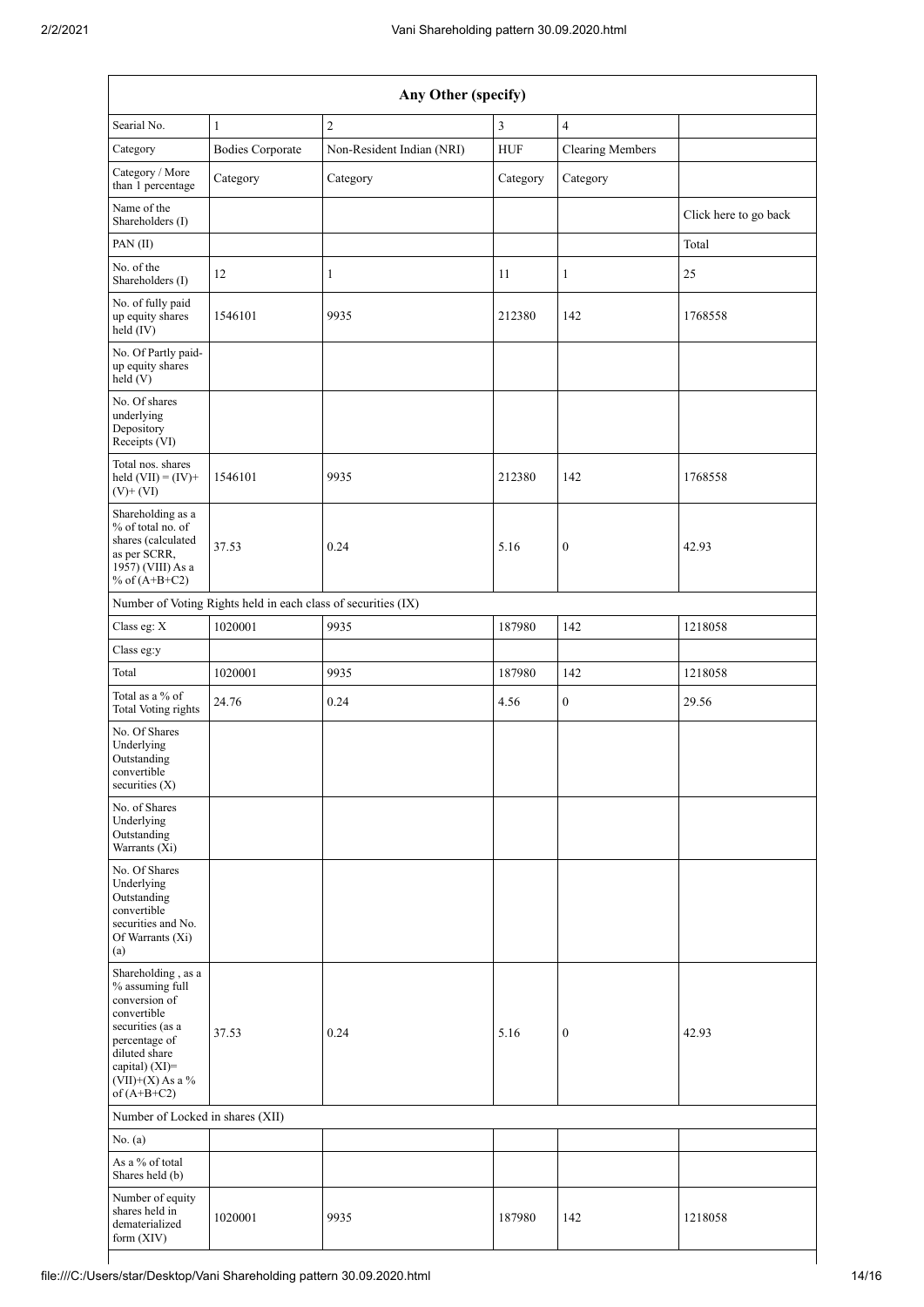| Reason for not providing PAN    |  |  |  |  |  |  |
|---------------------------------|--|--|--|--|--|--|
| Reason for not<br>providing PAN |  |  |  |  |  |  |